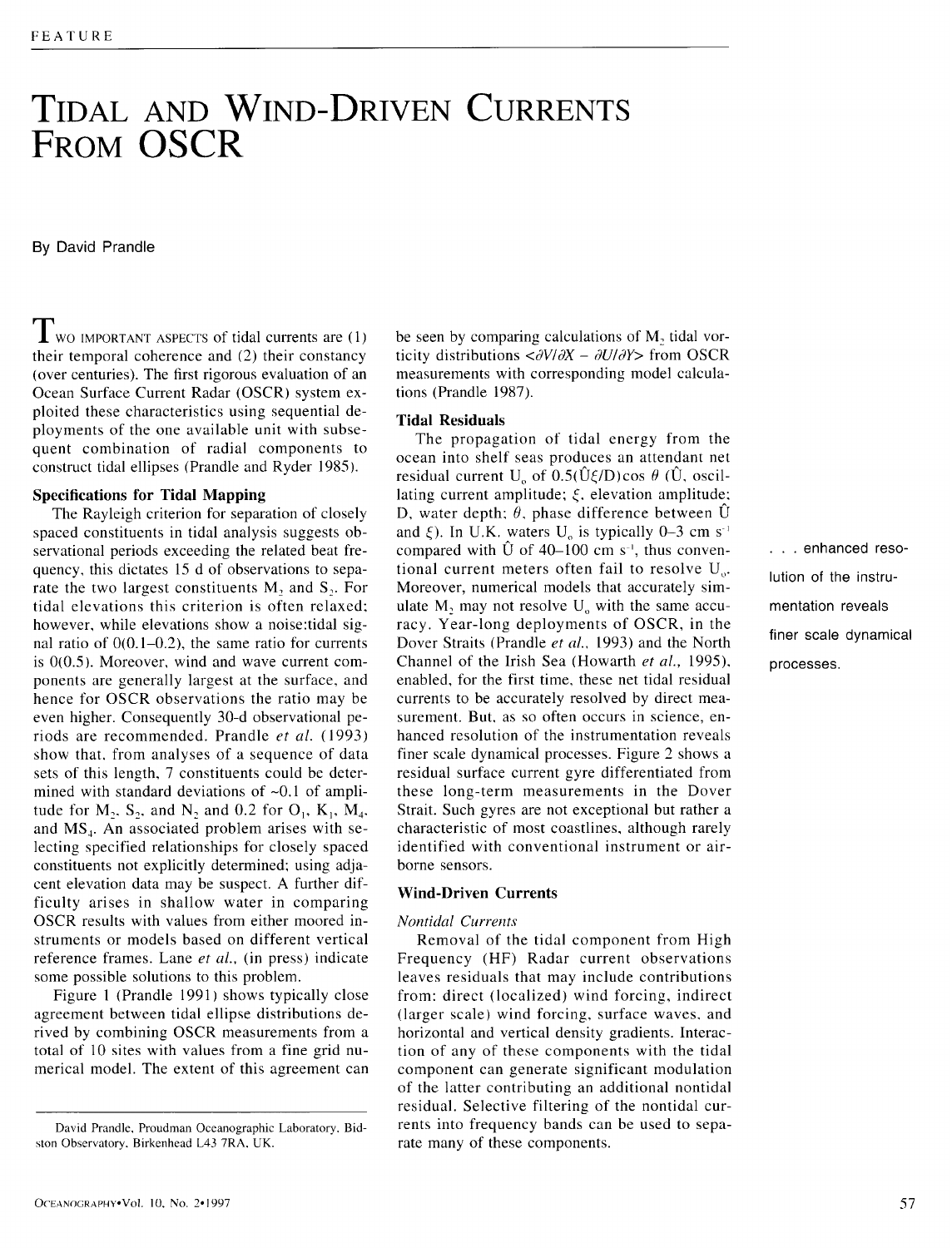

*Fig. 1: M<sub>2</sub> tidal ellipses, OSCR (black) versus model.* 

**Persistent** residual surface currents of typically 10-20 cm s<sup>-1</sup> are regularly observed with . . . the OSCR system around the U.K. coast.

Persistent residual surface currents of typically  $10-20$  cm  $s^{-1}$  are regularly observed with deployments of the OSCR system around the U.K. coast. These can often be dynamically related to horizontal density gradients (Prandle and Matthews 1990). Likewise jet-like currents of up to 14 cm s<sup>-1</sup> have been observed linked with frontal dynamics (Matthews *et al.,* 1993). Souza and Simpson (1996) show how vertical density gradients modulate surface tidal currents.

In deep water the oscillatory orbital velocities of surface waves do not show any obvious aliasing on the Bragg peaks, but in shallow water any associated net drift component may influence "current" measurements.

#### *Wind-Forced Currents*

Relating observed wind-driven currents to wind forcing is notoriously difficult. Both the wind itself and the associated currents exhibit appreciable fine-scale (temporal and spatial)



*Fig. 2: Residual (30 d mean) gyre from OSCR Mk II.* 

variability. In shallower water, wind forcing may be partially balanced by surface slopes. In straits these slopes can subsequently generate currents orders of magnitude greater than indicated by localized forcing (Prandle 1993). However, statistically significant relationships between wind and residual surface currents have been derived from all OSCR deployments. Both the steadystate Ekman spiral response and rotating inertial currents have been identified (Fig. 3). The steady-state response is typically 1 or 2% of wind speed, increasing in magnitude in deep water and veering increasingly toward the theoretical deep water values of  $45^\circ$  to the right of the wind.

# *Determining Current Profiles From Surface Currents*

Construction of tidal current profiles from surface values can be completed, qualitatively, using simple theory that requires the specification of a vertical eddy viscosity coefficient, E, and a bottom friction coefficient k (Prandle 1982). Estimates of both E and k may be made from the variation in wind-forced response in water of varying depths. Vertical profiles of the wind-forced component in open seas can similarly be calculated from Ekman spiral theory.

By substitution of observed surface currents into the horizontal momentum equation, localized surface gradients can be constructed. By integrating these gradients over the region of radar coverage, both an  $M<sub>2</sub>$  co-tidal chart (using a reference value) and a mean sea level distribution were calculated for the Dover Strait (Prandle *et al.,* 1993).